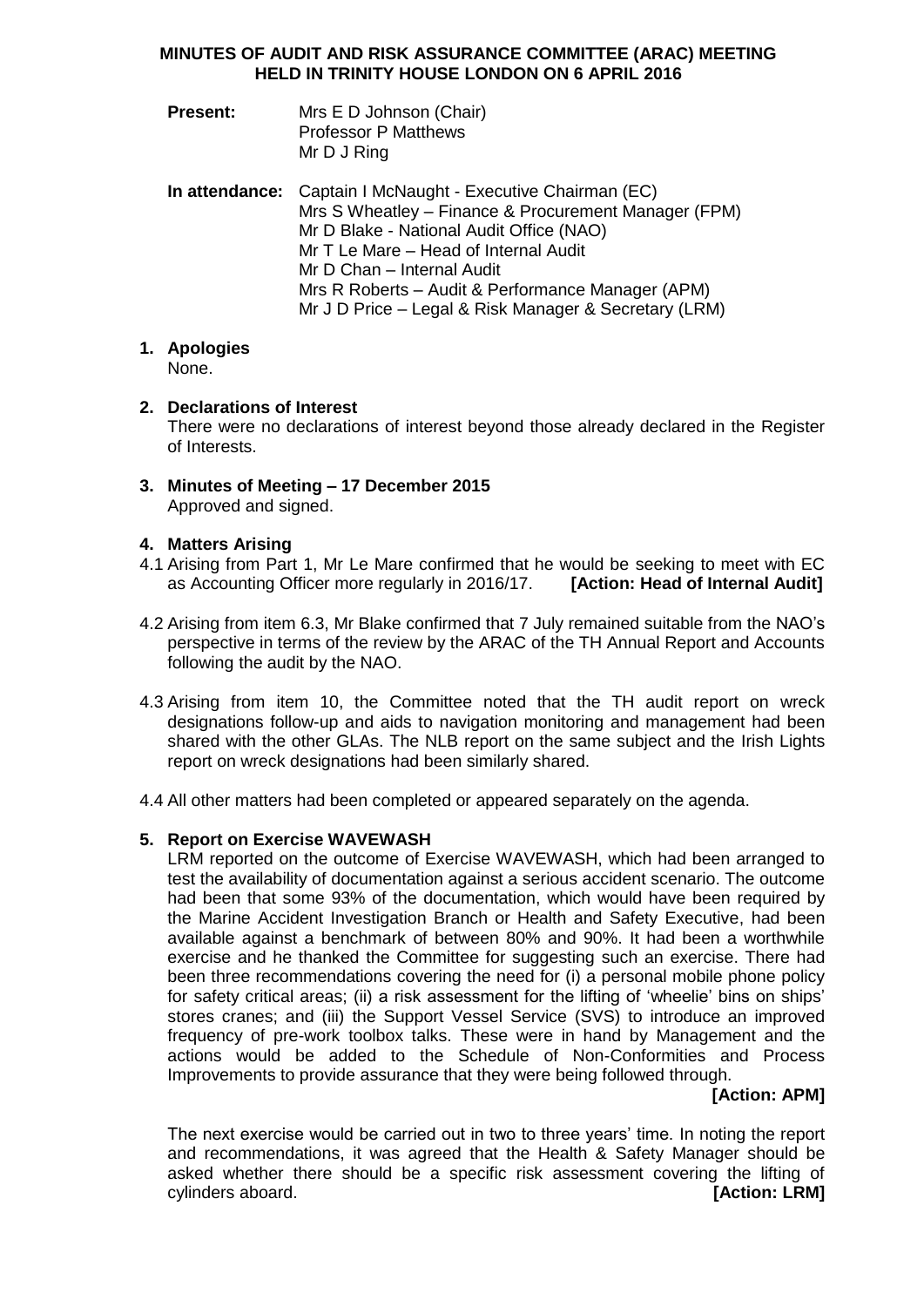# **6. 12 Month Management Assurance Statement**

APM reported that the 12 Month Management Assurance Statement had been based on that produced for Month 9 updated where appropriate. The rating for succession planning remained moderate. There was to be a joint succession plan for the Executive Directors and Senior Management Team drawn up as part of the 2016/21 Strategy. Information security was also 'moderate' for the reasons stated. However, in noting the position the ARAC agreed that, as all necessary action had been taken to ensure compliance, the rating in this case should be increased to 'substantial'. The Committee also agreed that the rating of items 4.6 (VAT) and 6.1 (Regularity and Conduct) should be modified from 'not applicable' to 'substantial' but suitably qualified to reflect the TH position. The ARAC otherwise endorsed the Management Assurance Statement for sign-off by the Accounting Officer.

Mr Le Mare added that there would be a more principle-based approach to the Management Assurance Statement in 2016/17.

## **7. Draft Governance Statement**

APM presented the draft Governance Statement for 2015/16, which would be for inclusion in the Annual Report and Accounts. Key points to note were the changes in Executive Directors; the outcome of the 2015 Triennial Risk Management Review, and the change in the risk profile of the organisation during the year. The opinion of the Head of Internal Audit would be included once it was available. The ARAC noted the statement and agreed it for inclusion in the Annual Report and Accounts subject to FPM reviewing the need to include more explanation of the RPI-x regime in the light of other text in the Annual Report and Accounts and, subject to confirmation from the HR & Planning Manager, the inclusion of some text confirming that there had been no instances of fraud in 2015/16. *IACTION:* FPM & APM]

# **8. NAO Audit Update**

Mr Blake reported that there had been an interim audit of the GLF Accounts in March. It had focused on income and expenditure including payroll. There had been no significant issues arising. The final audit would focus on the balance sheet and in particular the valuation of fixed assets. He confirmed that NAO had taken some assurance from the audit work of the Government Internal Audit Agency (GIAA). In terms of overall timetable, the 2014/15 GLF Accounts had been laid before Parliament in October. As far as this year was concerned, it might be possible to lay them before the Summer Recess on 21 July provided all necessary information including that from MyCSP in respect of pensions was available. The GLF Accounts would not be submitted to the DfT Audit Committee but submitted to the DfT Group Finance Director. This effectively placed a greater responsibility on the individual GLA ARACs.

# **9. Core Financial Controls Audit**

Mr Chan presented the report on the audit of core financial controls. The audit had included an assessment of whether the risks, control and governance processes established over the scope areas of balance sheet controls, light dues and the Principal Civil Service Pension Scheme (PCSPS) compliance were effective and compliant with TH or Cabinet Office policy, as applicable. The audit had resulted in a substantial assurance rating and that the framework of governance, risk management and control was adequate and effective. There had been three low priority findings relating to the requirement for inclusion of monthly bank reconciliations in the Finance Manual; the manual nature of the Light Dues collection process; and the late submission of the 2014/15 Accounting Officer Certificate required by the PCSPS Participation Agreement, albeit no issues had been raised by the Cabinet Office as a result. In addition, Management had highlighted some concerns about the quality of data received from MyCSP and other issues. These concerns had been passed to the Cabinet Office and the Internal Audit team responsible for MyCSP. The ARAC noted the report accordingly.

# **10. Internal Audit Plan 2015/16 – Progress Report**

APM presented a progress report on the delivery of the 2015/16 Integrated Internal Audit Plan. Since compiling the report the minor works development and delivery audit report had been issued and the OP.57 shipboard management system audit of THV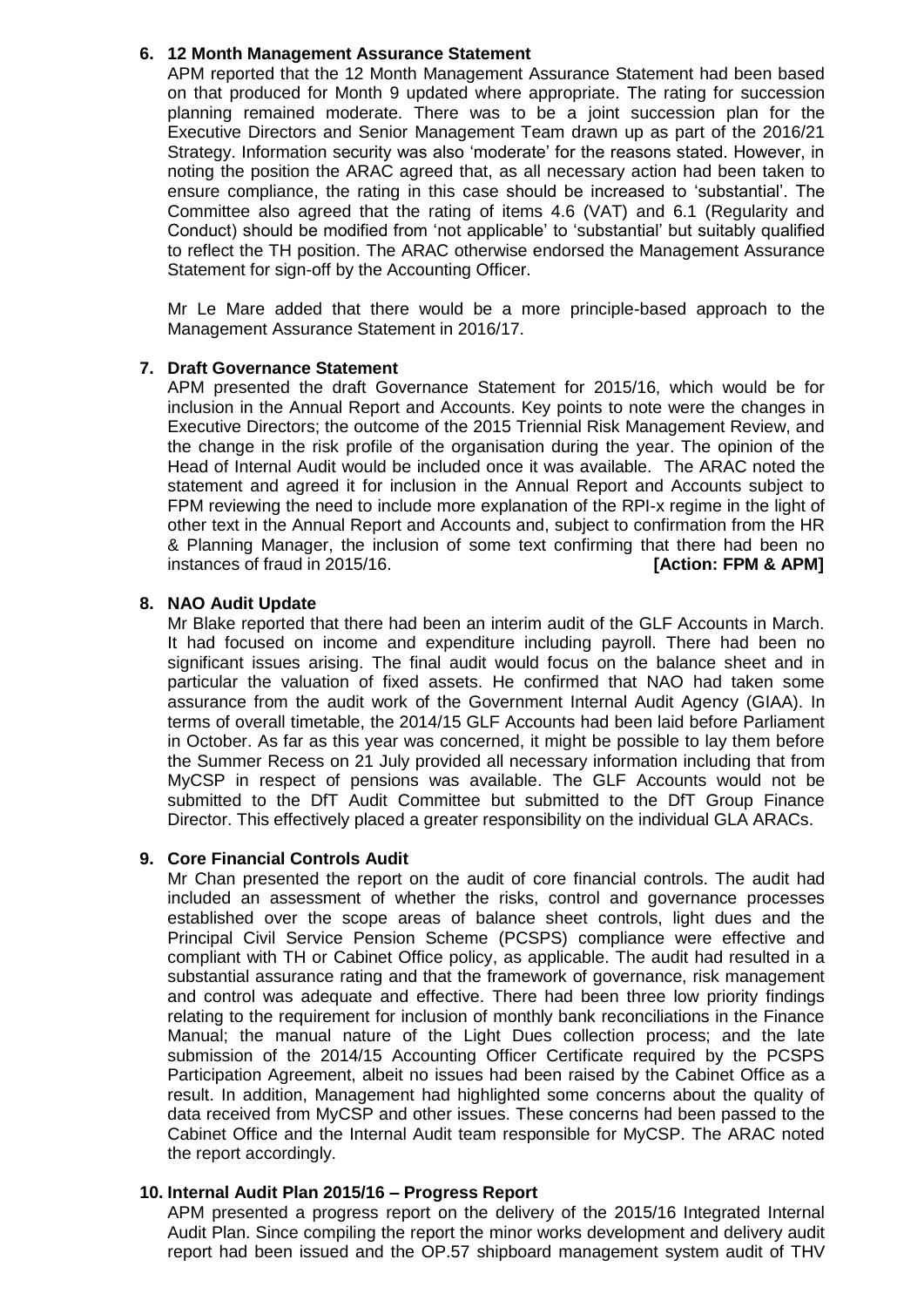GALATEA had been completed. The opportunity had been taken to undertake the follow-up audit on the investigation into the Marine Accident Investigation Branch reportable accident on THV GALATEA at the same time. In addition, the audit of information risk had been completed. The only GIAA work to be concluded was in respect of the tri-GLA audit on the Fleet Review process. Mr Chan added that the aim was to have the draft Management Letter available for the Chief Executives' Committee Meeting on 20 April. The Committee noted that the ships were subject to some six different audits at different times. APM agreed to consider the extent to which any of these audits could be combined. **[Action: APM]** 

## **11. Internal Audit Strategy & Plan 2016/17**

Mr Chan presented the draft Internal Audit Strategy and Plan. It had been compiled following input from workshops involving Board Members, Senior Managers and the Commercial Manager. The document set out the approach to developing the Strategy and Plan; the audit universe; and the areas of greatest risk or those areas not covered by other sources of assurance. From this an audit rating requirement was derived together with a draft Internal Audit Plan and indicative timeline over the next three years. It was a very similar process to that adopted for the last Internal Audit Strategy. The IT systems audit would cover inter alia IT disaster recovery including the central monitoring and control system. The Committee noted and approved the Plan accordingly. **[Action: APM / Head of Internal Audit]**

## **12. Internal Audit Plan 2016/17**

APM presented the proposed 2016/17 Integrated Internal Audit Plan, which covered the full audit programme for 2016/17 and had been agreed by the Executive Committee. Since then an additional audit had been included at the request of Management covering post project review to verify that identified project benefits had been realised. The Committee approved the plan as amended and agreed that the workforce planning and training audit should be carried out in the latter part of quarter 3 / early part of quarter 4 to encompass the succession plans which were completed in October each year.

### **13. Review of Risk Registers**

LRM presented a report on the outcome of the latest review of the Corporate Risk Register and the Organisational Risk Register beneath it. The risk of an adverse outcome to the Fleet Review remained the most significant risk. There was also the SVS recruitment and retention risk not helped by the fact that the pay remit had still to be approved in full. The other two key points to note were that (i) the RPI-x risk had been de-escalated to the Organisational Risk Register as the financial efficiency regime for the next five years had now been agreed with Ministers and (ii) satisfactory agreement had been reached with the CAA in respect of TH offshore helicopter operations and this risk too had been de-escalated. The Committee approved the Corporate Risk Register for submission to the Board. **[Action: LRM]**

### **14. Review of ARAC Effectiveness**

Mrs Johnson reported on the outcome of the Committee's self-assessment of its effectiveness based on the high-level principles in the Treasury Audit Committee Handbook. She thanked those who had participated. The results were better than in 2014/15, significantly so in terms of the mix of skills available to the Committee to perform its functions. With one exception to one question all responses had been either 'strongly agree' or 'agree', the top two scores on a five point scale. The Committee noted the outcome. In terms of enhancing its effectiveness, the Committee agreed that it should periodically carry out a 'deep dive' into a particular risk, perhaps looking at the Fleet Review risk later in the year. Overall, the Committee believed that it was operating effectively. It was further agreed that the outcome of the assessment should form the basis of the Committee's annual report to the Board, which should be drafted by the Secretary for consideration by Members out of session. **[Action: LRM]** 

### **15. Report on Outstanding Audit Recommendations**

APM presented a report on the current status of the implementation of actions arising from audit reports. The outstanding low priority action from the health and safety audit regarding health and safety responsibilities being detailed in job descriptions was